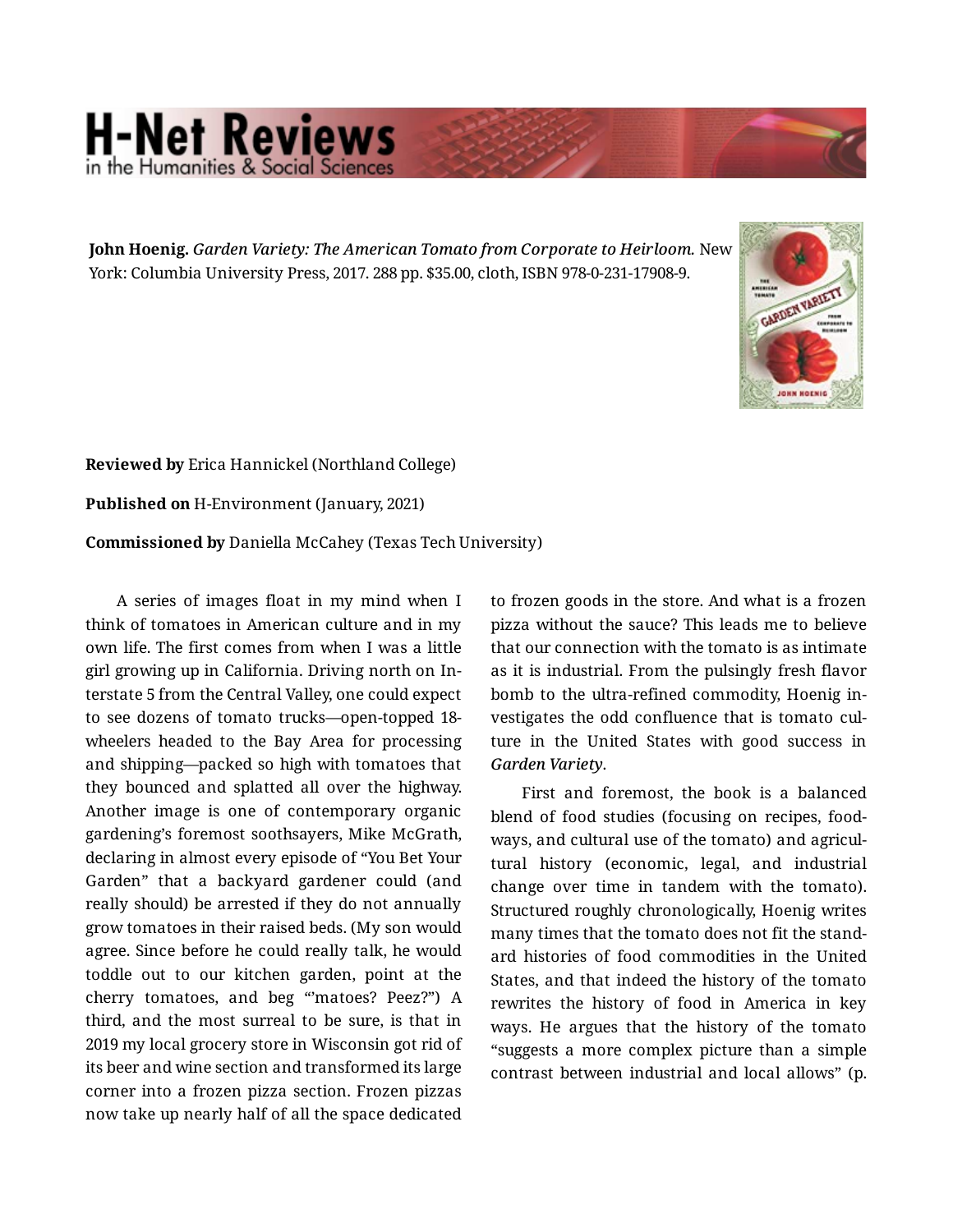*H-Net Reviews*

6), and it "challenges the conventional narrative of how American agriculture developed" (p. 10).

While it is generally true that "tomato breed‐ ing and improvement took place much later than other crops and often happened alongside indus‐ trialization" (p. 10), I am not sure that the author's major points of comparison (wheat and corn) set up a fair fight. While this reviewer appreciates the chutzpah of a bold thesis, I remained unconvinced that the tomato was quite as revolutionary as the author claims. Indeed, the tomato benefited in no small way from the industrial revolution, and was transformed almost as early as many other food‐ stuffs. For example, Hoenig details that the tomato "achieved tremendous popularity" between the 1830s and 1900, "unrivaled by any other vegetable except corn" (p. 23). The tomato was touted as an important element in a heathy diet, and used as condiment, as sauce, and fresh in new recipes.

At the same time, agricultural journals touted new hybrid tomato varieties and encouraged the use of enhanced agricultural technologies when growing them. By the early 1830s, market season for tomatoes was engineered to be extended much longer than decades previous. It seems from this synopsis that rather than arriving late on the scene, the tomato was able to take advantage of the best of what industrialization meant for food in America: while other cash crops became more secure, the previously seasonal and limited tomato benefited by securing a place at the table. And while markets for tomatoes stayed decentralized longer than for other self-stable foods—an argument very well made in the book—tomato culture at large simultaneously enjoyed national expos‐ ure. So, on the topic of the modernization, stand‐ ardization, specialization, and early industrializa‐ tion of the tomato, there are overstatements, or distinctions without differences, here.

We are offered little in terms of a sense of scale throughout the book, leaving the reader with some difficulty in comparing crops and trends over time. A better comparison might have been

made, at least in the tomato's early years, to fruits —their softness, seasonality, regionality. (It seems they align far better with horticultural fare than with cash crops until at least the mid-nineteenth century.) Some sections of the book also seem fairly rote: Italian immigration and its effect on to‐ matoes, as well as migrant labor in tomato fields are covered, but briefly and with no new insights.

The book is a success in other ways, however. I know of no other book that integrates so compre‐ hensively the food object with backyard horticul‐ ture, industrial adaptation, and cultural weight. Chapter 4, "Consuming Tomatoes," details the "new players" on the tomato scene: "corporate promoters … immigrants and middle-class home‐ makers, mostly located in cities" (p. 81), all devel‐ oping new ways to eat tomatoes. Tomatoes were enjoyed as pickles, ketchups, preserves, sauces, side dishes; in soups, gumbo, salads; and baked, stuffed, or fresh, and even as a dessert in sugar and cream.

Perhaps the best chapter in the book is the last: "Meet the Farmer or Become One: Challenging Commercial Food Culture." Here, Hoenig presents a sophisticated treatment of farmers' markets in the United States since the 1970s. The book excels in its long focus on home gardeners and farmers' markets appreciation of the tomato. While the author does not imagine that farmers' markets will supplant "big ag" anytime soon, he rightly sees them as a multifaceted community resource, a real food alternative, and a growing challenge to corporate processed foods.

The book would be useful in undergraduate food studies courses, either as a one-crop supple‐ ment to other readings, or as a backbone text which develops both the wider growth of industrial agriculture and changing foodways in America with a tangible fruit at its center.

In everyday use, and in industry treatment, the tomato has straddled the line between com‐ modity and backyard favorite, vegetable and fruit, staple and seasonal treat. What we come away

2